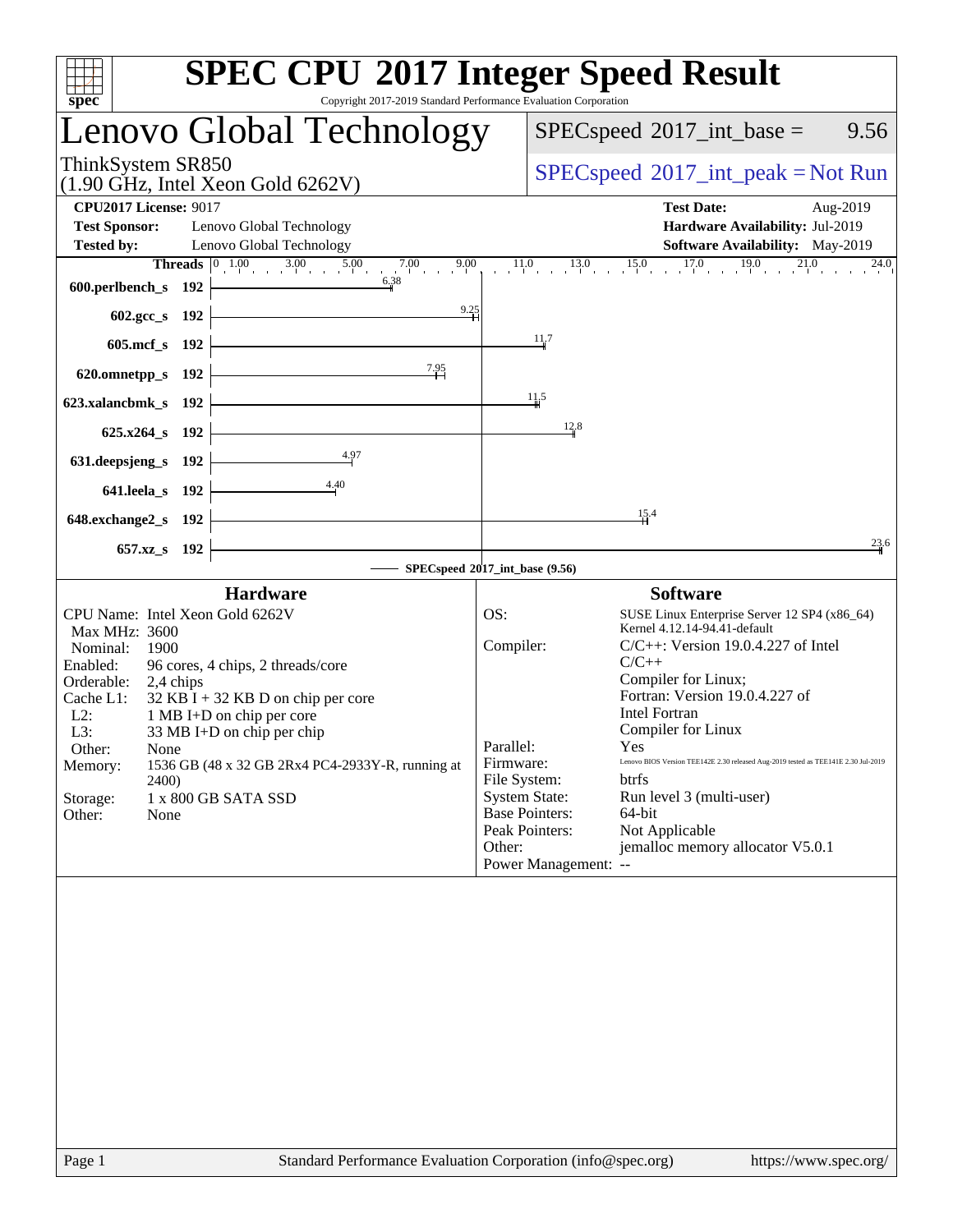

## Lenovo Global Technology

 $SPECspeed^{\circ}2017\_int\_base =$  $SPECspeed^{\circ}2017\_int\_base =$  9.56

### ThinkSystem SR850<br>  $SPEC speed^{\circ}2017\_int\_peak = Not Run$

**[Test Sponsor:](http://www.spec.org/auto/cpu2017/Docs/result-fields.html#TestSponsor)** Lenovo Global Technology **[Hardware Availability:](http://www.spec.org/auto/cpu2017/Docs/result-fields.html#HardwareAvailability)** Jul-2019

(1.90 GHz, Intel Xeon Gold 6262V)

**[CPU2017 License:](http://www.spec.org/auto/cpu2017/Docs/result-fields.html#CPU2017License)** 9017 **[Test Date:](http://www.spec.org/auto/cpu2017/Docs/result-fields.html#TestDate)** Aug-2019 **[Tested by:](http://www.spec.org/auto/cpu2017/Docs/result-fields.html#Testedby)** Lenovo Global Technology **[Software Availability:](http://www.spec.org/auto/cpu2017/Docs/result-fields.html#SoftwareAvailability)** May-2019

#### **[Results Table](http://www.spec.org/auto/cpu2017/Docs/result-fields.html#ResultsTable)**

|                                      | <b>Base</b>    |                |       |                |       | <b>Peak</b>    |       |                |                |              |                |              |                |              |
|--------------------------------------|----------------|----------------|-------|----------------|-------|----------------|-------|----------------|----------------|--------------|----------------|--------------|----------------|--------------|
| <b>Benchmark</b>                     | <b>Threads</b> | <b>Seconds</b> | Ratio | <b>Seconds</b> | Ratio | <b>Seconds</b> | Ratio | <b>Threads</b> | <b>Seconds</b> | <b>Ratio</b> | <b>Seconds</b> | <b>Ratio</b> | <b>Seconds</b> | <b>Ratio</b> |
| $600.$ perlbench $\mathsf{S}$        | 192            | 278            | 6.38  | 278            | 6.39  | 280            | 6.34  |                |                |              |                |              |                |              |
| $602 \text{.} \text{gcc}\text{_<}$ s | 192            | 432            | 9.22  | 423            | 9.42  | 431            | 9.25  |                |                |              |                |              |                |              |
| $605$ .mcf s                         | 192            | 401            | 11.8  | 403            | 11.7  | 403            | 11.7  |                |                |              |                |              |                |              |
| 620.omnetpp_s                        | 192            | 198            | 8.24  | 205            | 7.95  | 206            | 7.92  |                |                |              |                |              |                |              |
| 623.xalancbmk s                      | 192            | 123            | 11.6  | 124            | 11.4  | 123            | 11.5  |                |                |              |                |              |                |              |
| $625.x264_s$                         | 192            | 138            | 12.8  | 138            | 12.8  | 139            | 12.7  |                |                |              |                |              |                |              |
| 631.deepsjeng_s                      | 192            | 288            | 4.97  | 289            | 4.96  | 288            | 4.97  |                |                |              |                |              |                |              |
| $641$ .leela_s                       | 192            | 388            | 4.40  | 387            | 4.40  | 388            | 4.40  |                |                |              |                |              |                |              |
| 648.exchange2_s                      | 192            | 191            | 15.4  | 194            | 15.2  | 191            | 15.4  |                |                |              |                |              |                |              |
| $657.xz$ s                           | 192            | 263            | 23.5  | 262            | 23.6  | 262            | 23.6  |                |                |              |                |              |                |              |
| $SPECspeed*2017$ int base =          |                |                | 9.56  |                |       |                |       |                |                |              |                |              |                |              |

**[SPECspeed](http://www.spec.org/auto/cpu2017/Docs/result-fields.html#SPECspeed2017intpeak)[2017\\_int\\_peak =](http://www.spec.org/auto/cpu2017/Docs/result-fields.html#SPECspeed2017intpeak) Not Run**

Results appear in the [order in which they were run.](http://www.spec.org/auto/cpu2017/Docs/result-fields.html#RunOrder) Bold underlined text [indicates a median measurement.](http://www.spec.org/auto/cpu2017/Docs/result-fields.html#Median)

#### **[Operating System Notes](http://www.spec.org/auto/cpu2017/Docs/result-fields.html#OperatingSystemNotes)**

Stack size set to unlimited using "ulimit -s unlimited"

#### **[General Notes](http://www.spec.org/auto/cpu2017/Docs/result-fields.html#GeneralNotes)**

Environment variables set by runcpu before the start of the run: KMP AFFINITY = "granularity=fine, scatter" LD\_LIBRARY\_PATH = "/home/cpu2017-1.0.5-ic19.0u4/lib/intel64" LD\_LIBRARY\_PATH = "\$LD\_LIBRARY\_PATH:/home/cpu2017-1.0.5-ic19.0u4/je5.0.1-64" OMP\_STACKSIZE = "192M" Binaries compiled on a system with 1x Intel Core i9-799X CPU + 32GB RAM memory using Redhat Enterprise Linux 7.5 Transparent Huge Pages enabled by default Prior to runcpu invocation Filesystem page cache synced and cleared with: sync; echo 3> /proc/sys/vm/drop\_caches NA: The test sponsor attests, as of date of publication, that CVE-2017-5754 (Meltdown) is mitigated in the system as tested and documented. Yes: The test sponsor attests, as of date of publication, that CVE-2017-5753 (Spectre variant 1) is mitigated in the system as tested and documented. Yes: The test sponsor attests, as of date of publication, that CVE-2017-5715 (Spectre variant 2) is mitigated in the system as tested and documented. Yes: The test sponsor attests, as of date of publication, that CVE-2018-3640 (Spectre variant 3a) is mitigated in the system as tested and documented. Yes: The test sponsor attests, as of date of publication, that CVE-2018-3639 (Spectre variant 4) is mitigated in the system as tested and documented. jemalloc, a general purpose malloc implementation built with the RedHat Enterprise 7.5, and the system compiler gcc 4.8.5 **(Continued on next page)**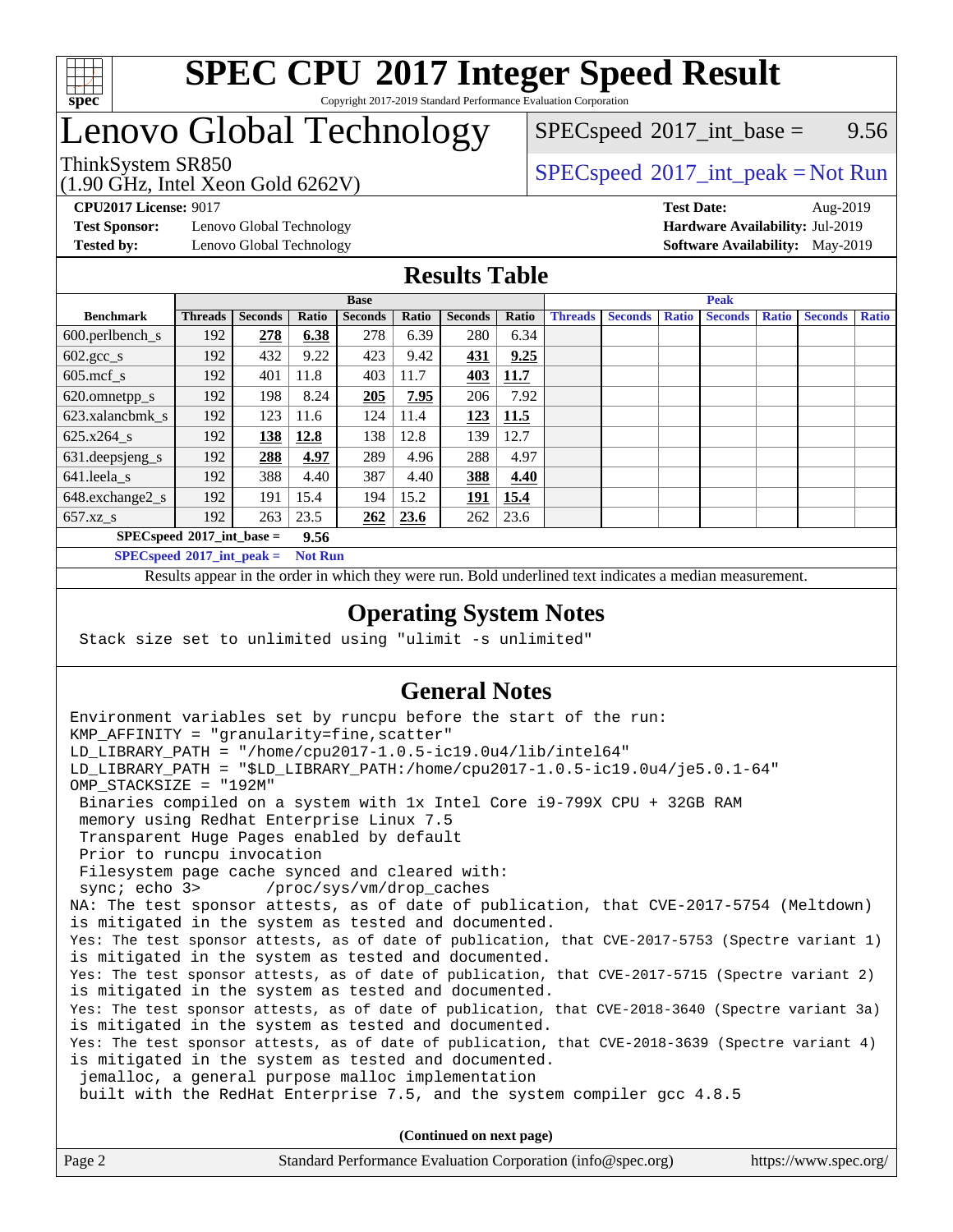

### Lenovo Global Technology

 $SPECspeed^{\circ}2017\_int\_base =$  $SPECspeed^{\circ}2017\_int\_base =$  9.56

(1.90 GHz, Intel Xeon Gold 6262V)

ThinkSystem SR850<br>  $SPEC speed^{\circ}2017\_int\_peak = Not Run$ 

**[Test Sponsor:](http://www.spec.org/auto/cpu2017/Docs/result-fields.html#TestSponsor)** Lenovo Global Technology **[Hardware Availability:](http://www.spec.org/auto/cpu2017/Docs/result-fields.html#HardwareAvailability)** Jul-2019 **[Tested by:](http://www.spec.org/auto/cpu2017/Docs/result-fields.html#Testedby)** Lenovo Global Technology **[Software Availability:](http://www.spec.org/auto/cpu2017/Docs/result-fields.html#SoftwareAvailability)** May-2019

**[CPU2017 License:](http://www.spec.org/auto/cpu2017/Docs/result-fields.html#CPU2017License)** 9017 **[Test Date:](http://www.spec.org/auto/cpu2017/Docs/result-fields.html#TestDate)** Aug-2019

#### **[General Notes \(Continued\)](http://www.spec.org/auto/cpu2017/Docs/result-fields.html#GeneralNotes)**

sources available from jemalloc.net or <https://github.com/jemalloc/jemalloc/releases>

#### **[Platform Notes](http://www.spec.org/auto/cpu2017/Docs/result-fields.html#PlatformNotes)**

Page 3 Standard Performance Evaluation Corporation [\(info@spec.org\)](mailto:info@spec.org) <https://www.spec.org/> BIOS configuration: Choose Operating Mode set to Maximum Performance Choose Operating Mode set to Custom Mode C-states set to Legacy Trusted Execution Technology set to Enable Sysinfo program /home/cpu2017-1.0.5-ic19.0u4/bin/sysinfo Rev: r5974 of 2018-05-19 9bcde8f2999c33d61f64985e45859ea9 running on linux-9o83 Wed Aug 7 19:04:27 2019 SUT (System Under Test) info as seen by some common utilities. For more information on this section, see <https://www.spec.org/cpu2017/Docs/config.html#sysinfo> From /proc/cpuinfo model name : Intel(R) Xeon(R) Gold 6262V CPU @ 1.90GHz 4 "physical id"s (chips) 192 "processors" cores, siblings (Caution: counting these is hw and system dependent. The following excerpts from /proc/cpuinfo might not be reliable. Use with caution.) cpu cores : 24 siblings : 48 physical 0: cores 0 1 2 3 4 5 8 9 10 11 12 13 16 17 18 19 20 21 24 25 26 27 28 29 physical 1: cores 0 1 2 3 4 5 8 9 10 11 12 13 16 17 18 19 20 21 24 25 26 27 28 29 physical 2: cores 0 1 2 3 4 5 8 9 10 11 12 13 16 17 18 19 20 21 24 25 26 27 28 29 physical 3: cores 0 1 2 3 4 5 8 9 10 11 12 13 16 17 18 19 20 21 24 25 26 27 28 29 From lscpu: Architecture: x86\_64 CPU op-mode(s): 32-bit, 64-bit Byte Order: Little Endian CPU(s): 192 On-line CPU(s) list: 0-191 Thread(s) per core: 2 Core(s) per socket: 24 Socket(s): 4 NUMA node(s): 4 Vendor ID: GenuineIntel CPU family: 6 Model: 85 Model name: Intel(R) Xeon(R) Gold 6262V CPU @ 1.90GHz Stepping: 7 CPU MHz: 1900.000 **(Continued on next page)**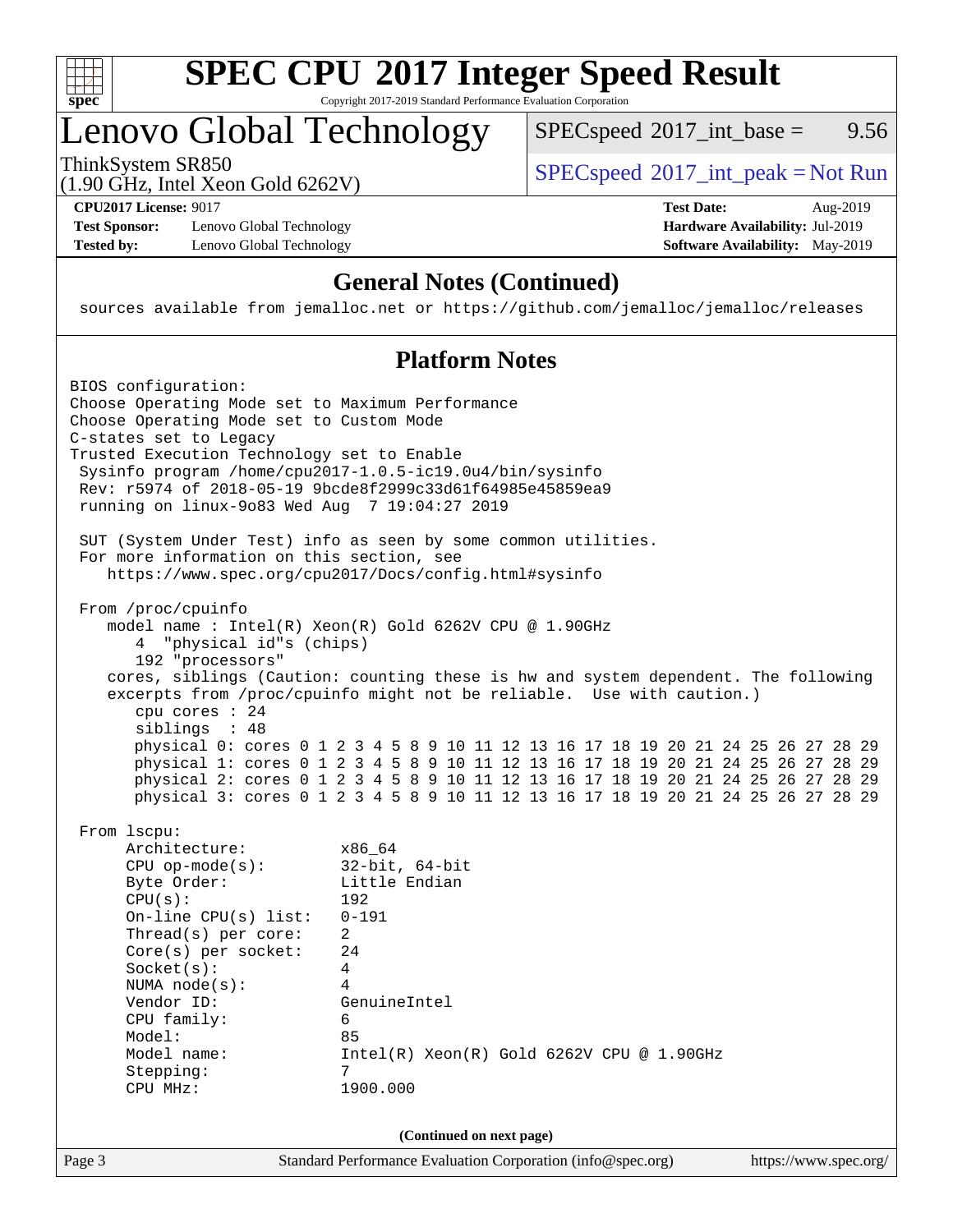

# **[SPEC CPU](http://www.spec.org/auto/cpu2017/Docs/result-fields.html#SPECCPU2017IntegerSpeedResult)[2017 Integer Speed Result](http://www.spec.org/auto/cpu2017/Docs/result-fields.html#SPECCPU2017IntegerSpeedResult)**

Copyright 2017-2019 Standard Performance Evaluation Corporation

Lenovo Global Technology

 $SPEC speed^{\circ}2017\_int\_base =$  9.56

(1.90 GHz, Intel Xeon Gold 6262V)

ThinkSystem SR850<br>  $\begin{array}{c}\n\text{SPEC speed} \textdegree 2017\_int\_peak = Not Run\n\end{array}$ 

**[CPU2017 License:](http://www.spec.org/auto/cpu2017/Docs/result-fields.html#CPU2017License)** 9017 **[Test Date:](http://www.spec.org/auto/cpu2017/Docs/result-fields.html#TestDate)** Aug-2019

**[Test Sponsor:](http://www.spec.org/auto/cpu2017/Docs/result-fields.html#TestSponsor)** Lenovo Global Technology **[Hardware Availability:](http://www.spec.org/auto/cpu2017/Docs/result-fields.html#HardwareAvailability)** Jul-2019 **[Tested by:](http://www.spec.org/auto/cpu2017/Docs/result-fields.html#Testedby)** Lenovo Global Technology **[Software Availability:](http://www.spec.org/auto/cpu2017/Docs/result-fields.html#SoftwareAvailability)** May-2019

#### **[Platform Notes \(Continued\)](http://www.spec.org/auto/cpu2017/Docs/result-fields.html#PlatformNotes)**

| $CPIJ$ max $MHz$ :      | 3600.0000            |
|-------------------------|----------------------|
| CPU min MHz:            | 800.0000             |
| BogoMIPS:               | 3800.00              |
| Virtualization:         | $VT - x$             |
| $L1d$ cache:            | 32K                  |
| $L1i$ cache:            | 32K                  |
| $L2$ cache:             | 1024K                |
| $L3$ cache:             | 33792K               |
| NUMA $node0$ $CPU(s)$ : | $0 - 23, 96 - 119$   |
| NUMA $node1$ $CPU(s)$ : | $24 - 47, 120 - 143$ |
| NUMA $node2$ $CPU(s):$  | $48 - 71, 144 - 167$ |
| NUMA $node3$ $CPU(s)$ : | $72 - 95, 168 - 191$ |
| Flaqs:                  | fpu vme de pse       |

se tsc msr pae mce cx8 apic sep mtrr pge mca cmov pat pse36 clflush dts acpi mmx fxsr sse sse2 ss ht tm pbe syscall nx pdpe1gb rdtscp lm constant\_tsc art arch\_perfmon pebs bts rep\_good nopl xtopology nonstop\_tsc cpuid aperfmperf pni pclmulqdq dtes64 monitor ds\_cpl vmx smx est tm2 ssse3 sdbg fma cx16 xtpr pdcm pcid dca sse4\_1 sse4\_2 x2apic movbe popcnt tsc\_deadline\_timer aes xsave avx f16c rdrand lahf\_lm abm 3dnowprefetch cpuid\_fault epb cat\_l3 cdp\_l3 invpcid\_single intel\_ppin ssbd mba ibrs ibpb stibp tpr\_shadow vnmi flexpriority ept vpid fsgsbase tsc\_adjust bmi1 hle avx2 smep bmi2 erms invpcid rtm cqm mpx rdt\_a avx512f avx512dq rdseed adx smap clflushopt clwb intel\_pt avx512cd avx512bw avx512vl xsaveopt xsavec xgetbv1 xsaves cqm\_llc cqm\_occup\_llc cqm\_mbm\_total cqm\_mbm\_local dtherm ida arat pln pts pku ospke avx512\_vnni flush\_l1d arch\_capabilities

```
 /proc/cpuinfo cache data
   cache size : 33792 KB
```
 From numactl --hardware WARNING: a numactl 'node' might or might not correspond to a physical chip. available: 4 nodes (0-3) node 0 cpus: 0 1 2 3 4 5 6 7 8 9 10 11 12 13 14 15 16 17 18 19 20 21 22 23 96 97 98 99 100 101 102 103 104 105 106 107 108 109 110 111 112 113 114 115 116 117 118 119 node 0 size: 386657 MB node 0 free: 377248 MB node 1 cpus: 24 25 26 27 28 29 30 31 32 33 34 35 36 37 38 39 40 41 42 43 44 45 46 47 120 121 122 123 124 125 126 127 128 129 130 131 132 133 134 135 136 137 138 139 140 141 142 143 node 1 size: 387052 MB node 1 free: 386740 MB node 2 cpus: 48 49 50 51 52 53 54 55 56 57 58 59 60 61 62 63 64 65 66 67 68 69 70 71 144 145 146 147 148 149 150 151 152 153 154 155 156 157 158 159 160 161 162 163 164 165 166 167 node 2 size: 387023 MB node 2 free: 386721 MB node 3 cpus: 72 73 74 75 76 77 78 79 80 81 82 83 84 85 86 87 88 89 90 91 92 93 94 95 168 169 170 171 172 173 174 175 176 177 178 179 180 181 182 183 184 185 186 187 188 189 190 191

**(Continued on next page)**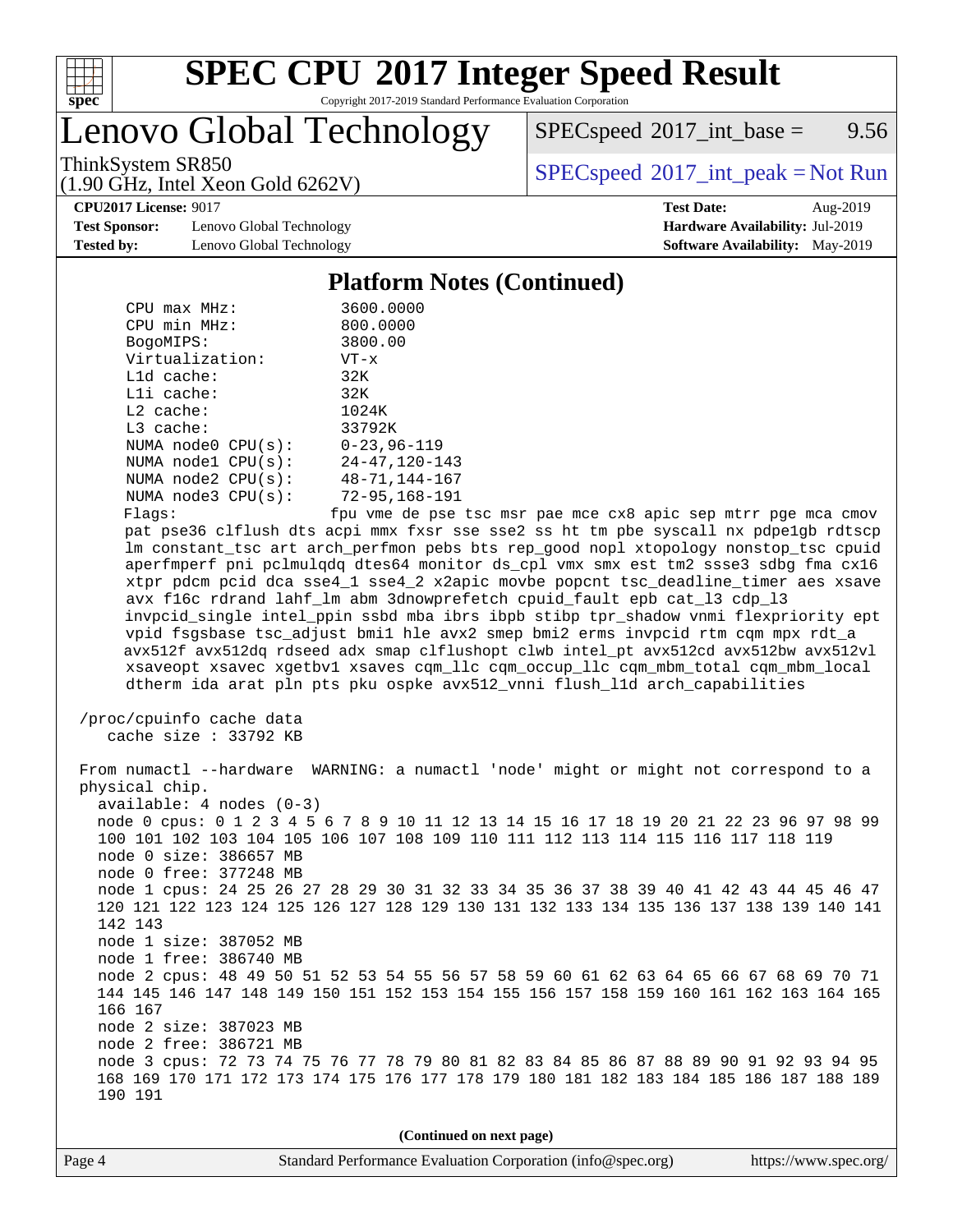

# **[SPEC CPU](http://www.spec.org/auto/cpu2017/Docs/result-fields.html#SPECCPU2017IntegerSpeedResult)[2017 Integer Speed Result](http://www.spec.org/auto/cpu2017/Docs/result-fields.html#SPECCPU2017IntegerSpeedResult)**

Copyright 2017-2019 Standard Performance Evaluation Corporation

### Lenovo Global Technology

 $SPECspeed^{\circ}2017\_int\_base =$  $SPECspeed^{\circ}2017\_int\_base =$  9.56

(1.90 GHz, Intel Xeon Gold 6262V)

ThinkSystem SR850<br>  $\begin{array}{c}\n\text{SPEC speed} \text{°2017\_int\_peak} = \text{Not Run} \\
\text{SPEC speed} \text{°2017\_int\_peak} = \text{Not Run} \\
\end{array}$ 

**[Test Sponsor:](http://www.spec.org/auto/cpu2017/Docs/result-fields.html#TestSponsor)** Lenovo Global Technology **[Hardware Availability:](http://www.spec.org/auto/cpu2017/Docs/result-fields.html#HardwareAvailability)** Jul-2019 **[Tested by:](http://www.spec.org/auto/cpu2017/Docs/result-fields.html#Testedby)** Lenovo Global Technology **[Software Availability:](http://www.spec.org/auto/cpu2017/Docs/result-fields.html#SoftwareAvailability)** May-2019

**[CPU2017 License:](http://www.spec.org/auto/cpu2017/Docs/result-fields.html#CPU2017License)** 9017 **[Test Date:](http://www.spec.org/auto/cpu2017/Docs/result-fields.html#TestDate)** Aug-2019

#### **[Platform Notes \(Continued\)](http://www.spec.org/auto/cpu2017/Docs/result-fields.html#PlatformNotes)**

 node 3 size: 387049 MB node 3 free: 386775 MB node distances: node 0 1 2 3 0: 10 21 21 31 1: 21 10 31 21 2: 21 31 10 21 3: 31 21 21 10 From /proc/meminfo MemTotal: 1584930108 kB HugePages Total: 0 Hugepagesize: 2048 kB From /etc/\*release\* /etc/\*version\* SuSE-release: SUSE Linux Enterprise Server 12 (x86\_64) VERSION = 12 PATCHLEVEL = 4 # This file is deprecated and will be removed in a future service pack or release. # Please check /etc/os-release for details about this release. os-release: NAME="SLES" VERSION="12-SP4" VERSION\_ID="12.4" PRETTY\_NAME="SUSE Linux Enterprise Server 12 SP4" ID="sles" ANSI\_COLOR="0;32" CPE\_NAME="cpe:/o:suse:sles:12:sp4" uname -a: Linux linux-9o83 4.12.14-94.41-default #1 SMP Wed Oct 31 12:25:04 UTC 2018 (3090901) x86\_64 x86\_64 x86\_64 GNU/Linux Kernel self-reported vulnerability status: CVE-2017-5754 (Meltdown): Not affected CVE-2017-5753 (Spectre variant 1): Mitigation: \_\_user pointer sanitization CVE-2017-5715 (Spectre variant 2): Mitigation: Indirect Branch Restricted Speculation, IBPB, IBRS\_FW run-level 3 Aug 7 18:48 SPEC is set to: /home/cpu2017-1.0.5-ic19.0u4 Filesystem Type Size Used Avail Use% Mounted on /dev/sda2 btrfs 744G 134G 610G 18% /home

**(Continued on next page)**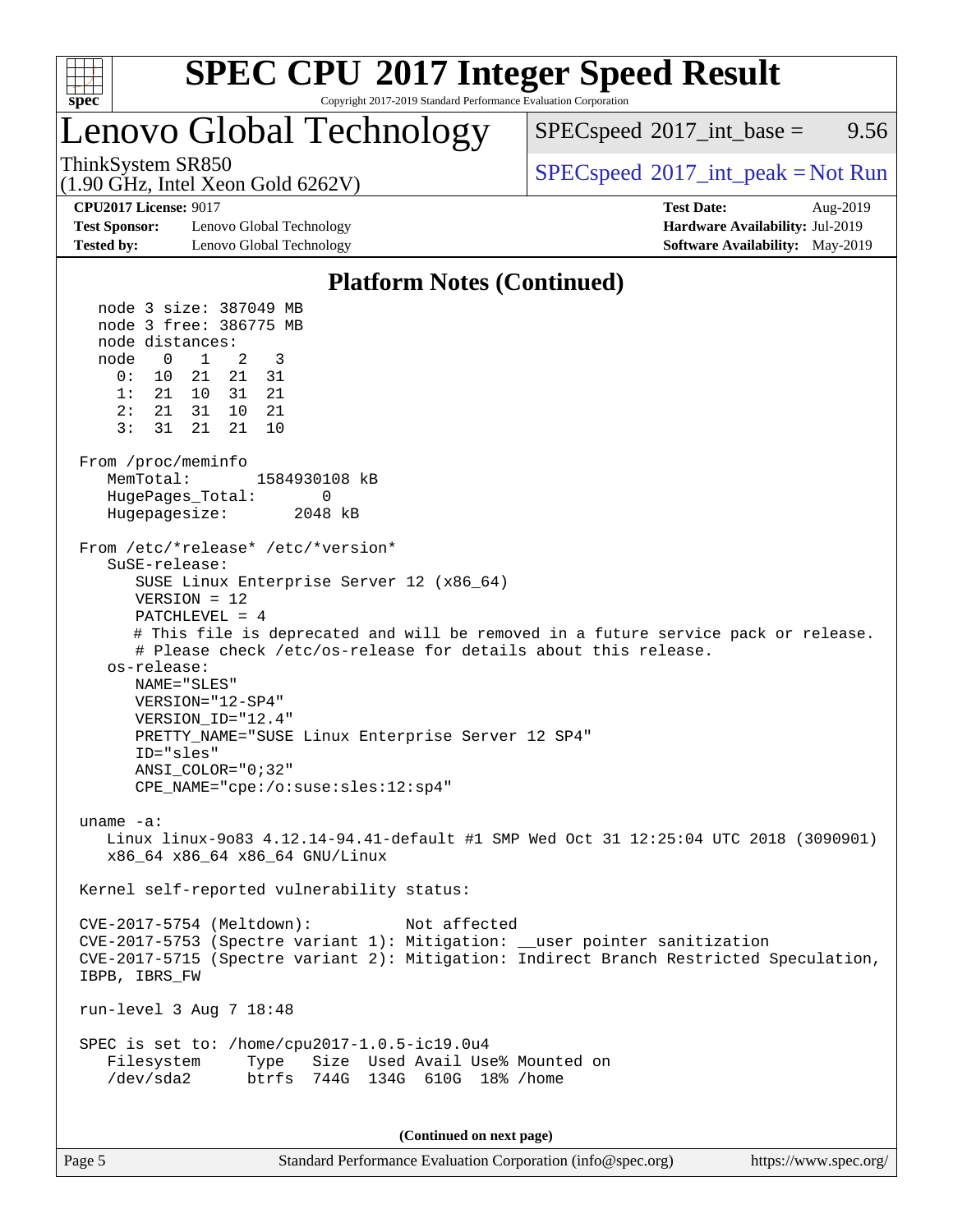

### Lenovo Global Technology

 $SPECspeed^{\circ}2017\_int\_base =$  $SPECspeed^{\circ}2017\_int\_base =$  9.56

(1.90 GHz, Intel Xeon Gold 6262V)

ThinkSystem SR850<br>  $\begin{array}{c}\n\text{SPEC speed} \text{°2017\_int\_peak} = \text{Not Run} \\
\text{SPEC speed} \text{°2017\_int\_peak} = \text{Not Run} \\
\end{array}$ 

**[Test Sponsor:](http://www.spec.org/auto/cpu2017/Docs/result-fields.html#TestSponsor)** Lenovo Global Technology **[Hardware Availability:](http://www.spec.org/auto/cpu2017/Docs/result-fields.html#HardwareAvailability)** Jul-2019 **[Tested by:](http://www.spec.org/auto/cpu2017/Docs/result-fields.html#Testedby)** Lenovo Global Technology **[Software Availability:](http://www.spec.org/auto/cpu2017/Docs/result-fields.html#SoftwareAvailability)** May-2019

**[CPU2017 License:](http://www.spec.org/auto/cpu2017/Docs/result-fields.html#CPU2017License)** 9017 **[Test Date:](http://www.spec.org/auto/cpu2017/Docs/result-fields.html#TestDate)** Aug-2019

#### **[Platform Notes \(Continued\)](http://www.spec.org/auto/cpu2017/Docs/result-fields.html#PlatformNotes)**

 Additional information from dmidecode follows. WARNING: Use caution when you interpret this section. The 'dmidecode' program reads system data which is "intended to allow hardware to be accurately determined", but the intent may not be met, as there are frequent changes to hardware, firmware, and the "DMTF SMBIOS" standard. BIOS Lenovo -[TEE141E-2.30]- 07/02/2019 Memory:

48x Samsung M393A4K40CB2-CVF 32 GB 2 rank 2933, configured at 2400

(End of data from sysinfo program)

#### **[Compiler Version Notes](http://www.spec.org/auto/cpu2017/Docs/result-fields.html#CompilerVersionNotes)**

============================================================================== C | 600.perlbench\_s(base) 602.gcc\_s(base) 605.mcf\_s(base) | 625.x264\_s(base) 657.xz\_s(base) ------------------------------------------------------------------------------ Intel(R) C Intel(R) 64 Compiler for applications running on Intel(R)  $64$ , Version 19.0.4.227 Build 20190416 Copyright (C) 1985-2019 Intel Corporation. All rights reserved. ------------------------------------------------------------------------------ ============================================================================== C++ | 620.omnetpp\_s(base) 623.xalancbmk\_s(base) 631.deepsjeng\_s(base) | 641.leela\_s(base) ------------------------------------------------------------------------------ Intel(R)  $C++$  Intel(R) 64 Compiler for applications running on Intel(R) 64, Version 19.0.4.227 Build 20190416 Copyright (C) 1985-2019 Intel Corporation. All rights reserved. ------------------------------------------------------------------------------ ============================================================================== Fortran | 648.exchange2\_s(base) ------------------------------------------------------------------------------ Intel(R) Fortran Intel(R) 64 Compiler for applications running on Intel(R) 64, Version 19.0.4.227 Build 20190416 Copyright (C) 1985-2019 Intel Corporation. All rights reserved. ------------------------------------------------------------------------------

### **[Base Compiler Invocation](http://www.spec.org/auto/cpu2017/Docs/result-fields.html#BaseCompilerInvocation)**

[C benchmarks](http://www.spec.org/auto/cpu2017/Docs/result-fields.html#Cbenchmarks): [icc -m64 -std=c11](http://www.spec.org/cpu2017/results/res2019q3/cpu2017-20190819-17040.flags.html#user_CCbase_intel_icc_64bit_c11_33ee0cdaae7deeeab2a9725423ba97205ce30f63b9926c2519791662299b76a0318f32ddfffdc46587804de3178b4f9328c46fa7c2b0cd779d7a61945c91cd35)

[C++ benchmarks:](http://www.spec.org/auto/cpu2017/Docs/result-fields.html#CXXbenchmarks) [icpc -m64](http://www.spec.org/cpu2017/results/res2019q3/cpu2017-20190819-17040.flags.html#user_CXXbase_intel_icpc_64bit_4ecb2543ae3f1412ef961e0650ca070fec7b7afdcd6ed48761b84423119d1bf6bdf5cad15b44d48e7256388bc77273b966e5eb805aefd121eb22e9299b2ec9d9)

**(Continued on next page)**

Page 6 Standard Performance Evaluation Corporation [\(info@spec.org\)](mailto:info@spec.org) <https://www.spec.org/>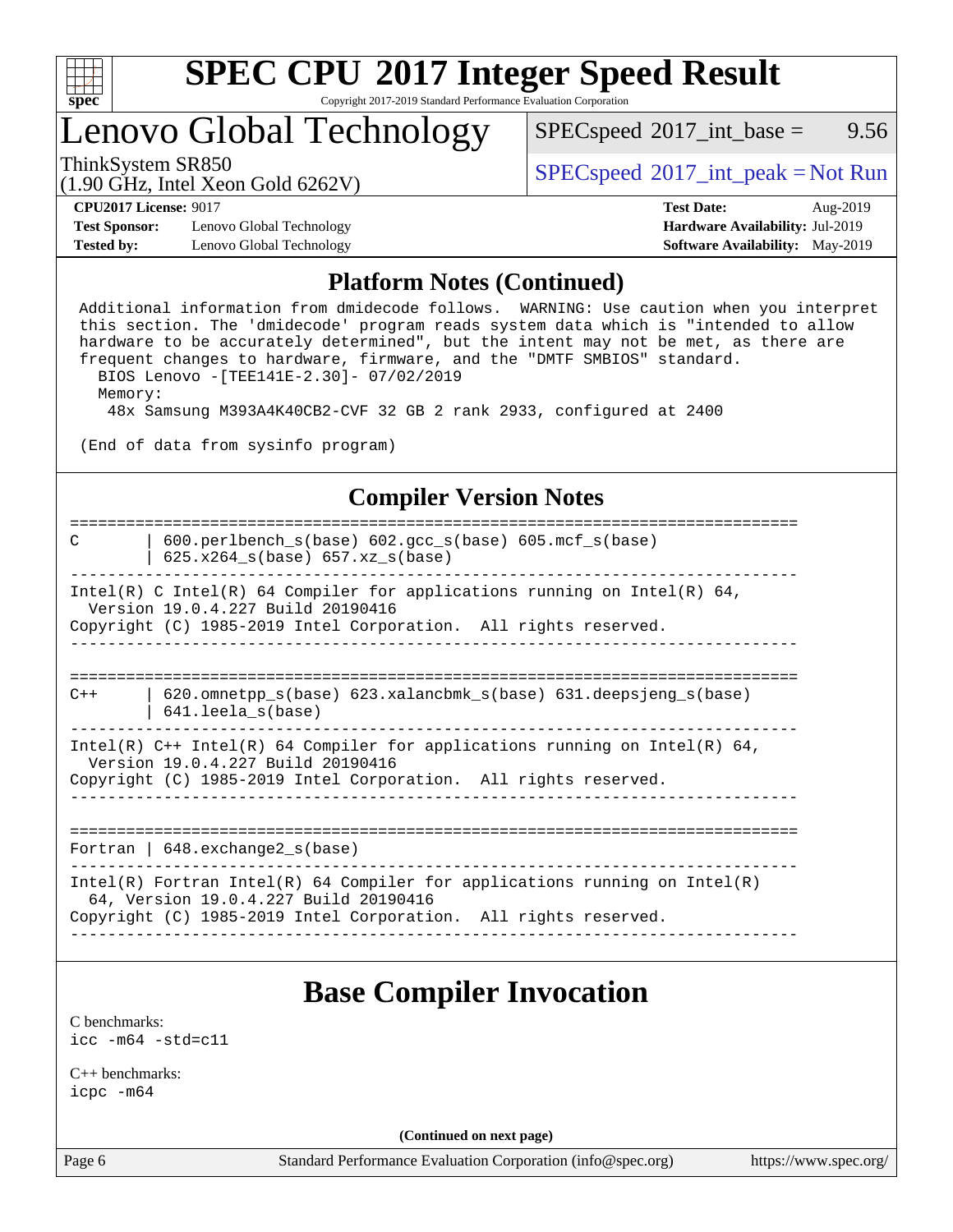

### Lenovo Global Technology

 $SPEC speed^{\circ}2017\_int\_base =$  9.56

ThinkSystem SR850<br>  $SPEC speed^{\circ}2017\_int\_peak = Not Run$ 

(1.90 GHz, Intel Xeon Gold 6262V)

**[Test Sponsor:](http://www.spec.org/auto/cpu2017/Docs/result-fields.html#TestSponsor)** Lenovo Global Technology **[Hardware Availability:](http://www.spec.org/auto/cpu2017/Docs/result-fields.html#HardwareAvailability)** Jul-2019 **[Tested by:](http://www.spec.org/auto/cpu2017/Docs/result-fields.html#Testedby)** Lenovo Global Technology **[Software Availability:](http://www.spec.org/auto/cpu2017/Docs/result-fields.html#SoftwareAvailability)** May-2019

**[CPU2017 License:](http://www.spec.org/auto/cpu2017/Docs/result-fields.html#CPU2017License)** 9017 **[Test Date:](http://www.spec.org/auto/cpu2017/Docs/result-fields.html#TestDate)** Aug-2019

### **[Base Compiler Invocation \(Continued\)](http://www.spec.org/auto/cpu2017/Docs/result-fields.html#BaseCompilerInvocation)**

[Fortran benchmarks](http://www.spec.org/auto/cpu2017/Docs/result-fields.html#Fortranbenchmarks): [ifort -m64](http://www.spec.org/cpu2017/results/res2019q3/cpu2017-20190819-17040.flags.html#user_FCbase_intel_ifort_64bit_24f2bb282fbaeffd6157abe4f878425411749daecae9a33200eee2bee2fe76f3b89351d69a8130dd5949958ce389cf37ff59a95e7a40d588e8d3a57e0c3fd751)

### **[Base Portability Flags](http://www.spec.org/auto/cpu2017/Docs/result-fields.html#BasePortabilityFlags)**

 600.perlbench\_s: [-DSPEC\\_LP64](http://www.spec.org/cpu2017/results/res2019q3/cpu2017-20190819-17040.flags.html#b600.perlbench_s_basePORTABILITY_DSPEC_LP64) [-DSPEC\\_LINUX\\_X64](http://www.spec.org/cpu2017/results/res2019q3/cpu2017-20190819-17040.flags.html#b600.perlbench_s_baseCPORTABILITY_DSPEC_LINUX_X64) 602.gcc\_s: [-DSPEC\\_LP64](http://www.spec.org/cpu2017/results/res2019q3/cpu2017-20190819-17040.flags.html#suite_basePORTABILITY602_gcc_s_DSPEC_LP64) 605.mcf\_s: [-DSPEC\\_LP64](http://www.spec.org/cpu2017/results/res2019q3/cpu2017-20190819-17040.flags.html#suite_basePORTABILITY605_mcf_s_DSPEC_LP64) 620.omnetpp\_s: [-DSPEC\\_LP64](http://www.spec.org/cpu2017/results/res2019q3/cpu2017-20190819-17040.flags.html#suite_basePORTABILITY620_omnetpp_s_DSPEC_LP64) 623.xalancbmk\_s: [-DSPEC\\_LP64](http://www.spec.org/cpu2017/results/res2019q3/cpu2017-20190819-17040.flags.html#suite_basePORTABILITY623_xalancbmk_s_DSPEC_LP64) [-DSPEC\\_LINUX](http://www.spec.org/cpu2017/results/res2019q3/cpu2017-20190819-17040.flags.html#b623.xalancbmk_s_baseCXXPORTABILITY_DSPEC_LINUX) 625.x264\_s: [-DSPEC\\_LP64](http://www.spec.org/cpu2017/results/res2019q3/cpu2017-20190819-17040.flags.html#suite_basePORTABILITY625_x264_s_DSPEC_LP64) 631.deepsjeng\_s: [-DSPEC\\_LP64](http://www.spec.org/cpu2017/results/res2019q3/cpu2017-20190819-17040.flags.html#suite_basePORTABILITY631_deepsjeng_s_DSPEC_LP64) 641.leela\_s: [-DSPEC\\_LP64](http://www.spec.org/cpu2017/results/res2019q3/cpu2017-20190819-17040.flags.html#suite_basePORTABILITY641_leela_s_DSPEC_LP64) 648.exchange2\_s: [-DSPEC\\_LP64](http://www.spec.org/cpu2017/results/res2019q3/cpu2017-20190819-17040.flags.html#suite_basePORTABILITY648_exchange2_s_DSPEC_LP64) 657.xz\_s: [-DSPEC\\_LP64](http://www.spec.org/cpu2017/results/res2019q3/cpu2017-20190819-17040.flags.html#suite_basePORTABILITY657_xz_s_DSPEC_LP64)

### **[Base Optimization Flags](http://www.spec.org/auto/cpu2017/Docs/result-fields.html#BaseOptimizationFlags)**

#### [C benchmarks](http://www.spec.org/auto/cpu2017/Docs/result-fields.html#Cbenchmarks):

[-Wl,-z,muldefs](http://www.spec.org/cpu2017/results/res2019q3/cpu2017-20190819-17040.flags.html#user_CCbase_link_force_multiple1_b4cbdb97b34bdee9ceefcfe54f4c8ea74255f0b02a4b23e853cdb0e18eb4525ac79b5a88067c842dd0ee6996c24547a27a4b99331201badda8798ef8a743f577) [-xCORE-AVX512](http://www.spec.org/cpu2017/results/res2019q3/cpu2017-20190819-17040.flags.html#user_CCbase_f-xCORE-AVX512) [-ipo](http://www.spec.org/cpu2017/results/res2019q3/cpu2017-20190819-17040.flags.html#user_CCbase_f-ipo) [-O3](http://www.spec.org/cpu2017/results/res2019q3/cpu2017-20190819-17040.flags.html#user_CCbase_f-O3) [-no-prec-div](http://www.spec.org/cpu2017/results/res2019q3/cpu2017-20190819-17040.flags.html#user_CCbase_f-no-prec-div) [-qopt-mem-layout-trans=4](http://www.spec.org/cpu2017/results/res2019q3/cpu2017-20190819-17040.flags.html#user_CCbase_f-qopt-mem-layout-trans_fa39e755916c150a61361b7846f310bcdf6f04e385ef281cadf3647acec3f0ae266d1a1d22d972a7087a248fd4e6ca390a3634700869573d231a252c784941a8) [-qopenmp](http://www.spec.org/cpu2017/results/res2019q3/cpu2017-20190819-17040.flags.html#user_CCbase_qopenmp_16be0c44f24f464004c6784a7acb94aca937f053568ce72f94b139a11c7c168634a55f6653758ddd83bcf7b8463e8028bb0b48b77bcddc6b78d5d95bb1df2967) [-DSPEC\\_OPENMP](http://www.spec.org/cpu2017/results/res2019q3/cpu2017-20190819-17040.flags.html#suite_CCbase_DSPEC_OPENMP) [-L/usr/local/je5.0.1-64/lib](http://www.spec.org/cpu2017/results/res2019q3/cpu2017-20190819-17040.flags.html#user_CCbase_jemalloc_link_path64_4b10a636b7bce113509b17f3bd0d6226c5fb2346b9178c2d0232c14f04ab830f976640479e5c33dc2bcbbdad86ecfb6634cbbd4418746f06f368b512fced5394) [-ljemalloc](http://www.spec.org/cpu2017/results/res2019q3/cpu2017-20190819-17040.flags.html#user_CCbase_jemalloc_link_lib_d1249b907c500fa1c0672f44f562e3d0f79738ae9e3c4a9c376d49f265a04b9c99b167ecedbf6711b3085be911c67ff61f150a17b3472be731631ba4d0471706)

[C++ benchmarks:](http://www.spec.org/auto/cpu2017/Docs/result-fields.html#CXXbenchmarks) [-Wl,-z,muldefs](http://www.spec.org/cpu2017/results/res2019q3/cpu2017-20190819-17040.flags.html#user_CXXbase_link_force_multiple1_b4cbdb97b34bdee9ceefcfe54f4c8ea74255f0b02a4b23e853cdb0e18eb4525ac79b5a88067c842dd0ee6996c24547a27a4b99331201badda8798ef8a743f577) [-xCORE-AVX512](http://www.spec.org/cpu2017/results/res2019q3/cpu2017-20190819-17040.flags.html#user_CXXbase_f-xCORE-AVX512) [-ipo](http://www.spec.org/cpu2017/results/res2019q3/cpu2017-20190819-17040.flags.html#user_CXXbase_f-ipo) [-O3](http://www.spec.org/cpu2017/results/res2019q3/cpu2017-20190819-17040.flags.html#user_CXXbase_f-O3) [-no-prec-div](http://www.spec.org/cpu2017/results/res2019q3/cpu2017-20190819-17040.flags.html#user_CXXbase_f-no-prec-div) [-qopt-mem-layout-trans=4](http://www.spec.org/cpu2017/results/res2019q3/cpu2017-20190819-17040.flags.html#user_CXXbase_f-qopt-mem-layout-trans_fa39e755916c150a61361b7846f310bcdf6f04e385ef281cadf3647acec3f0ae266d1a1d22d972a7087a248fd4e6ca390a3634700869573d231a252c784941a8) [-L/usr/local/IntelCompiler19/compilers\\_and\\_libraries\\_2019.4.227/linux/compiler/lib/intel64](http://www.spec.org/cpu2017/results/res2019q3/cpu2017-20190819-17040.flags.html#user_CXXbase_qkmalloc_link_0ffe0cb02c68ef1b443a077c7888c10c67ca0d1dd7138472156f06a085bbad385f78d49618ad55dca9db3b1608e84afc2f69b4003b1d1ca498a9fc1462ccefda) [-lqkmalloc](http://www.spec.org/cpu2017/results/res2019q3/cpu2017-20190819-17040.flags.html#user_CXXbase_qkmalloc_link_lib_79a818439969f771c6bc311cfd333c00fc099dad35c030f5aab9dda831713d2015205805422f83de8875488a2991c0a156aaa600e1f9138f8fc37004abc96dc5)

[Fortran benchmarks:](http://www.spec.org/auto/cpu2017/Docs/result-fields.html#Fortranbenchmarks) [-xCORE-AVX512](http://www.spec.org/cpu2017/results/res2019q3/cpu2017-20190819-17040.flags.html#user_FCbase_f-xCORE-AVX512) [-ipo](http://www.spec.org/cpu2017/results/res2019q3/cpu2017-20190819-17040.flags.html#user_FCbase_f-ipo) [-O3](http://www.spec.org/cpu2017/results/res2019q3/cpu2017-20190819-17040.flags.html#user_FCbase_f-O3) [-no-prec-div](http://www.spec.org/cpu2017/results/res2019q3/cpu2017-20190819-17040.flags.html#user_FCbase_f-no-prec-div) [-qopt-mem-layout-trans=4](http://www.spec.org/cpu2017/results/res2019q3/cpu2017-20190819-17040.flags.html#user_FCbase_f-qopt-mem-layout-trans_fa39e755916c150a61361b7846f310bcdf6f04e385ef281cadf3647acec3f0ae266d1a1d22d972a7087a248fd4e6ca390a3634700869573d231a252c784941a8) [-nostandard-realloc-lhs](http://www.spec.org/cpu2017/results/res2019q3/cpu2017-20190819-17040.flags.html#user_FCbase_f_2003_std_realloc_82b4557e90729c0f113870c07e44d33d6f5a304b4f63d4c15d2d0f1fab99f5daaed73bdb9275d9ae411527f28b936061aa8b9c8f2d63842963b95c9dd6426b8a)

[The flags files that were used to format this result can be browsed at](tmsearch) <http://www.spec.org/cpu2017/flags/Intel-ic18.0-official-linux64.2019-04-02.html> <http://www.spec.org/cpu2017/flags/Lenovo-Platform-SPECcpu2017-Flags-V1.2-CLX-D.html>